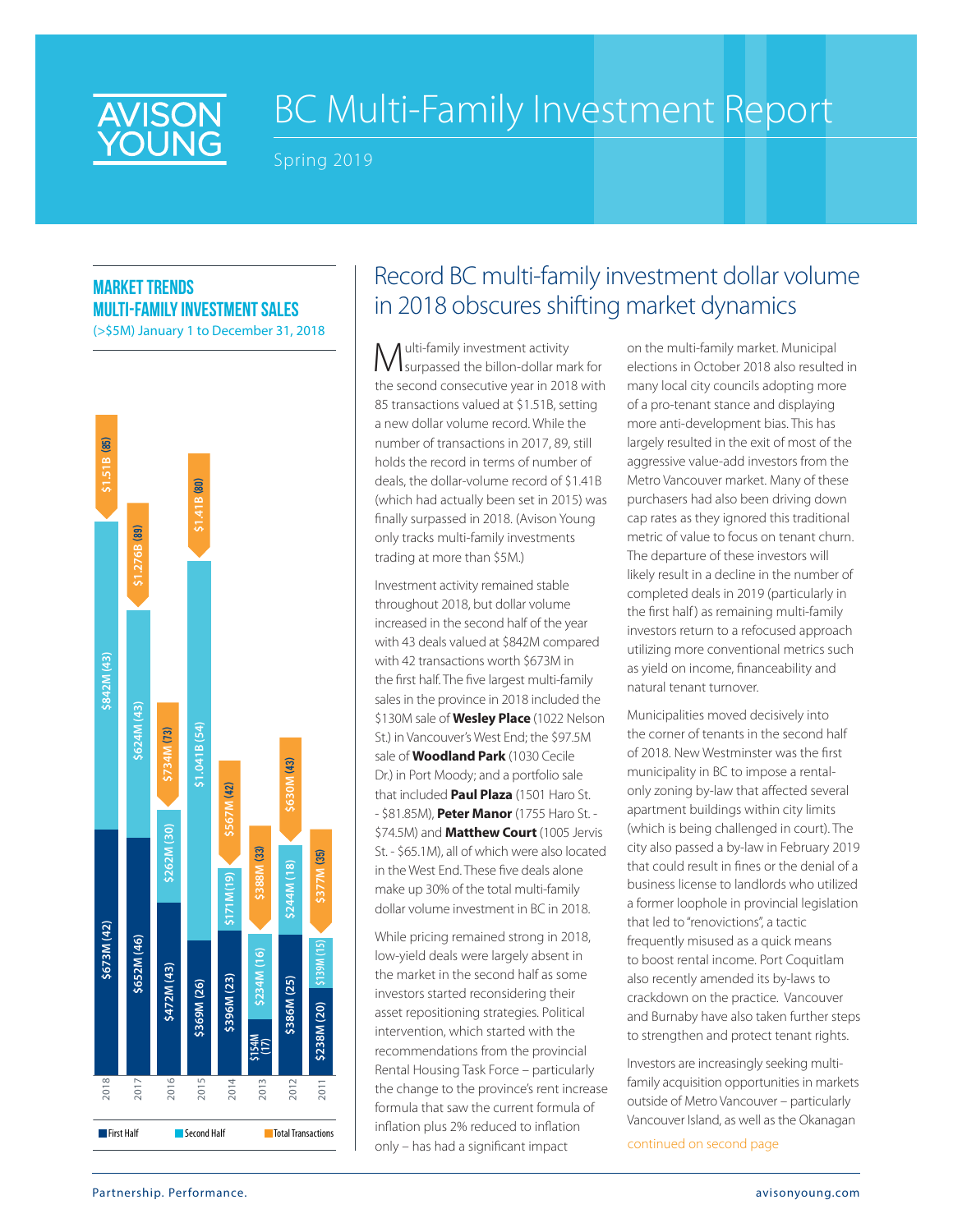

#### continued from front page

and Fraser Valleys, as greater yields are more achievable in these markets with most municipalities open to investment and the redevelopment of older buildings and construction of new purpose-built rental.

The demand for multi-family properties outside Metro Vancouver was strong throughout the province in 2018, resulting in substantial deals in secondary markets such as Chilliwack, Esquimalt, Sidney, Langley, Nanaimo and Kelowna. While Vancouver remained the most active market in 2018 with 35 sales, New Westminster was second with 16 deals, followed by the North Shore (6). Burnaby, which had been very active in recent years, slipped to just four deals in 2018 – the same as Kelowna, which was home to the largest deal (\$50M) outside of Metro Vancouver in 2018. Victoria, which had been quiet in the first half of 2018, recorded three sales in the back half of the year.

Despite a tightening of underwriting criteria, particularly related to acquisitions that involve a significant land and/or redevelopment component contributing to the overall value proposition, access to financing remained key in a record-setting 2018 as potential interest hikes failed to materialize in the latter half of the year. As a result, the cost of capital for qualified buyers remained low by historical standards and will likely remain so for the near term.

"In the past five months or so since early October 2018, Government of Canada bonds are down 85 basis points. This has balanced out the steady gains of mid-2017 to 2018," says **James Paleologos**, a director of **Realtech Capital Group**. "Interest rates appear poised to remain low as economists continue to remind the Bank of Canada how dangerously close they are to creating an inverted yield curve. This is an interest-rate environment in which long-term debt instruments have a lower yield than short-term debt instruments of the same credit quality and the result of which has spelled certain doom for the economy in the past as a strong signal of an impending recession. The Bank of Canada appears to be paying attention and the result should be a low-interestrate environment for the short- to mid-term."

Due to the greater instability arising from shifts in investor sentiment, the residential land market remains in flux – particularly in markets where municipal processing times and political grandstanding further contribute to heightened risk. This situation may lead to a slowing in the development of the new rental housing supply being promised by municipal and provincial governments. This will also contribute to the likely slowing of deal velocity in 2019.

According to the CMHC, demand for rental housing in BC increased in 2018 while the supply of new purpose-built rental also increased, which was a factor that contributed to rising vacancy rates and led to "easing market conditions." BC continued to have a strong labour market with one of the lowest unemployment rates in Canada. Population growth drove rental demand, particularly among individuals aged 20-34 and 65 and older. Provincial in-migration played an important role in rental demand as many new arrivals tend to rent before looking into homeownership. CMHC concluded that "elevated home prices and rising mortgage rates have contributed to a higher overall cost of homeownership, which may be contributing to sustained strong rental demand."

Vendors that moderate pricing expectations in an environment of enhanced economic and political risk and who understand that market fundamentals remain strong in 2019 will find an active pool of potential buyers seeking to place capital in the multi-family asset class. While investors may be attracted to higher yields available outside Metro Vancouver markets in 2019, demand for quality, well-located product in the core remains undiminished and pricing attractive for vendors looking to capitalize.



**Michael Ferreira**, Managing Principal, Urban Analytics Inc.

**Q&A** Avison Young speaks with **Michael Ferreira**, Managing Principal of **Urban Analytics**, about the true state of Metro Vancouver's rental market and whether the projected rental housing starts are anywhere close to what is being called for by government.

Will the current supply of rental housing be able to meet demand in light of ongoing municipal permitting delays and the disincentives to invest in rental housing arising from many of BC's Rental Housing Task Force's recommendations?

Unfortunately, rental housing is not being approved quickly enough to not only meet the amount of demand that exists today, but also to encourage more developers to build rental housing. The economics are challenging enough in today's market to make the development of rental apartment product economically viable with current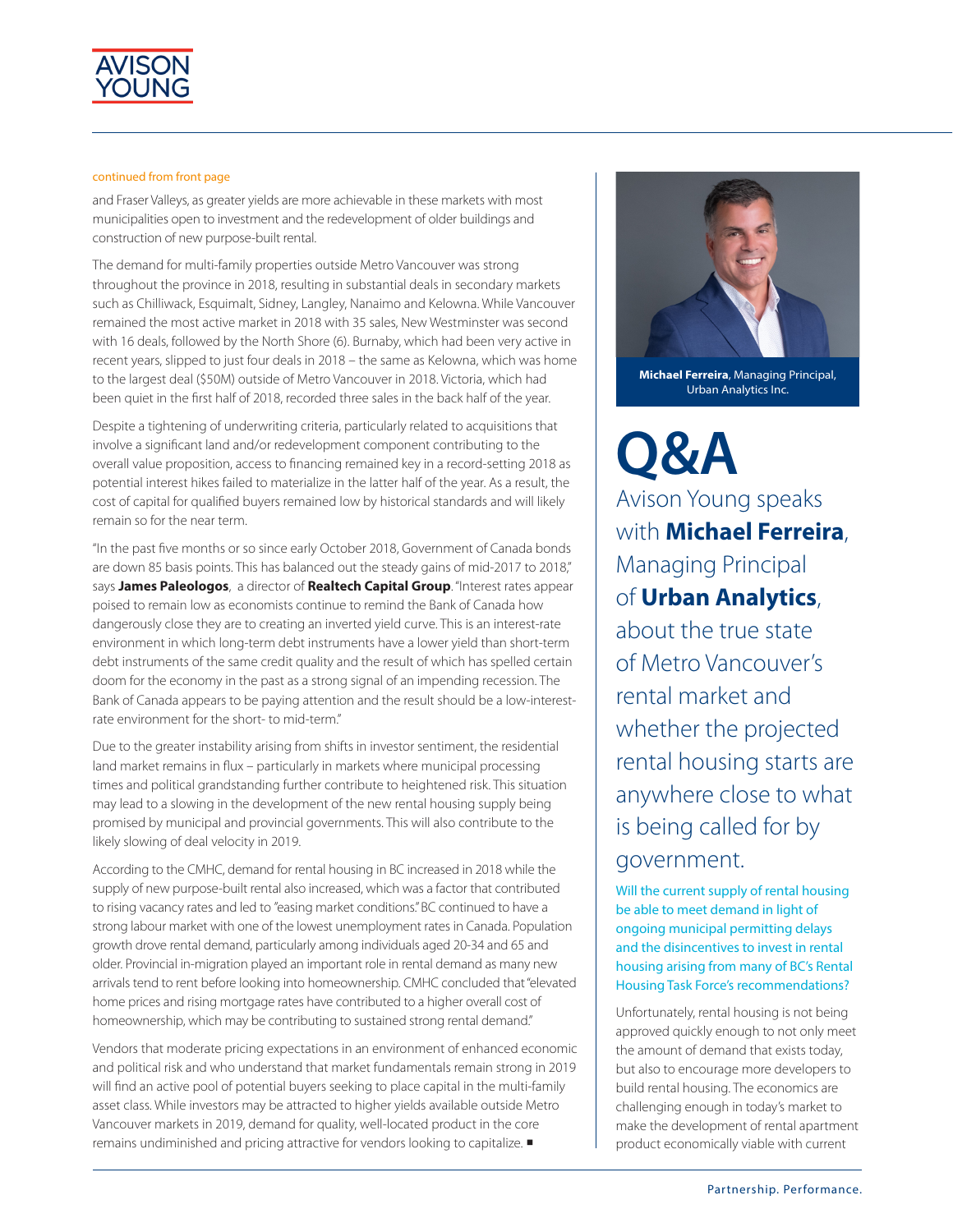*"There is tremendous skepticism as to whether the governments' proposed targets can be achieved and are widely considered to be unrealistic." - Michael Ferreira* 

construction costs, municipal fees and requirements, and the recommendations from BC's Rental Housing Task Force. The decision to limit rent increases to the inflation rate as opposed to the inflation rate plus 2% has been the biggest disincentive to pursuing rental development opportunities. The delays in municipal approvals only make the process more costly and the projects less viable due to the increased holding costs that result from the delays.

### Are the provincial and municipal governments' proposed targets to build rental housing units realistic and achievable? What are some of the fundamental roadblocks to achieving their proposed unit totals?

Based on conversations with our rental developer clients, there is tremendous skepticism as to whether the governments' proposed targets can be achieved and are widely considered to be unrealistic. The primary reason for the skepticism is the amount of time municipalities are taking to approve new projects. Other reasons are economic in nature; the current construction labour force has been operating at near-capacity for the past several years and is expected to continue operating as such for the foreseeable future unless we see a significant pull-back in the start of new market condominium projects. Further, the economics of building rental projects are becoming increasingly difficult, which is in turn causing many developers to reconsider their intentions as they relate to developing rental buildings.

#### What are some of the most enlightening data points that highlight the issues the region faces around rental housing and its development?

Our NHS Live rental database currently shows nearly 19,700 rental apartment units being contemplated for Metro Vancouver. Most of these units are part of formal development applications while others are in the pre-application stage. So clearly, in spite of the challenges facing rental apartment developers, there is still a desire to build this product to try and satisfy the demand. However, since January 1, 2018, just over 2,500 units have been released to the market. Further, only 1,619 new rental apartment units are scheduled to complete in 2019. Given current vacancy rates and the evident demand for new rental housing, the current pace of approvals is preventing the market from delivering the amount new rental supply required by the market.

#### The government has acknowledged the need for private industry to build the majority of new rental stock. Has it been able to entice the development community to do so? If not, what more does it need to do?

The first step should be to eliminate GST from the cost of developing rental apartment projects. This would have the most immediate and significant impact on developers' ability to make the construction of new rental product viable. Bring back the ability to increase rents by 2% plus the inflation rate. Reduce parking stall to unit ratios. Too many municipalities are requiring the same parking-stall ratios as condominium buildings in spite of research showing far fewer renters need cars. Further, the ability to rent a parking space increases the achievable rent of apartments. As such, reducing parkingstall requirements would reduce rents. Fast-track the approval of new rental project development applications that meet zoning guidelines. Selectively and carefully pre-zone appropriate areas as rental only to limit land cost increases.

#### continued on page 4